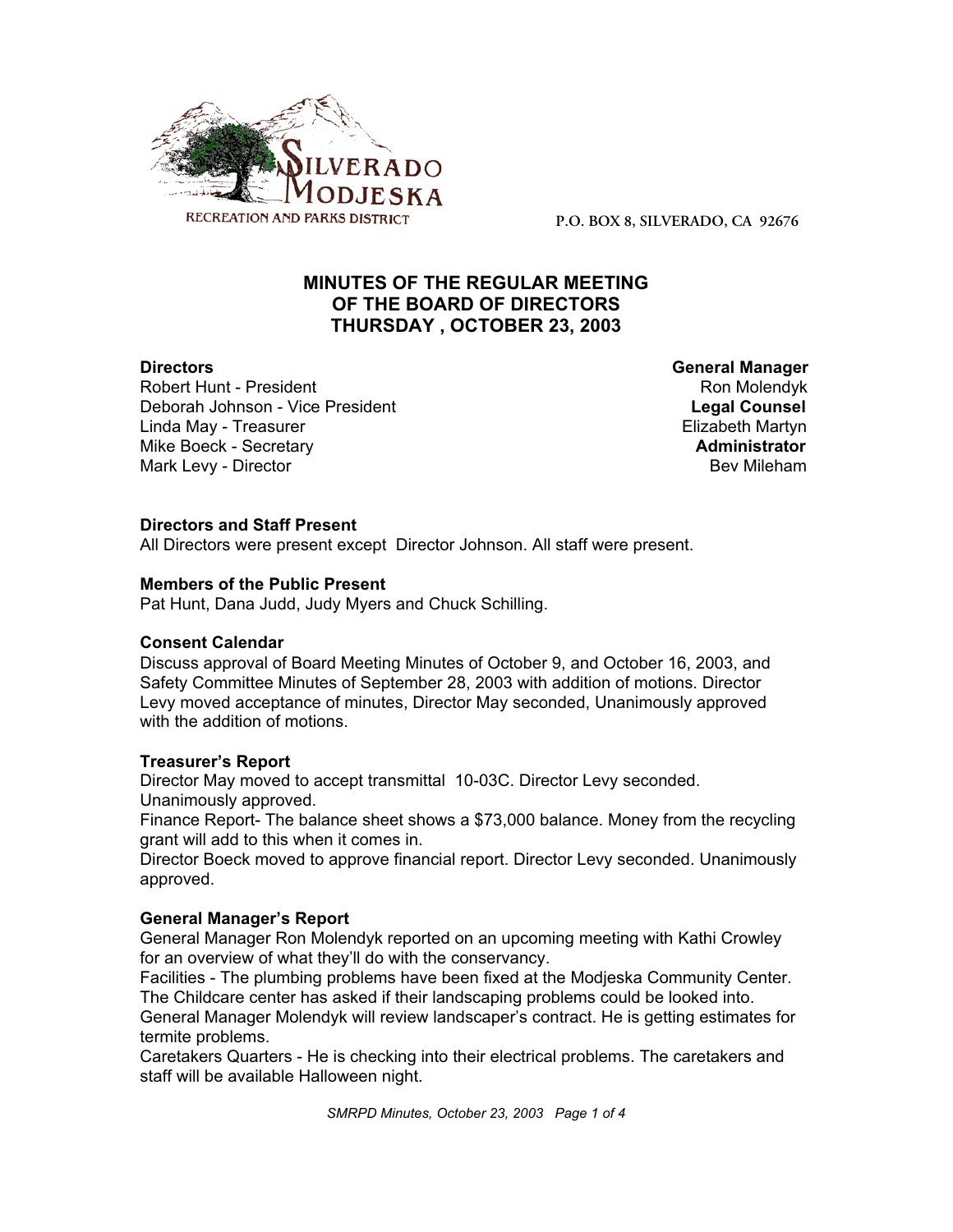Directors Boeck and Johnson shared concerns with the Irvine Company about the small bits of land ( one parcel is in between the Church and the Forestry Station, another is near the school, and another near the entrance of Silverado Canyon, there may be more that I'm not remembering.) Director Boeck is working on a presentation for the 200 acre parcel at the mouth of the Canyon.

# **Other District Business**

There is a LAFCO municipal services review meeting on November 6, 2003.

# **Return to one Board Meeting**

There was a discussion of whether or not to return to one meeting a month. There was a suggestion of having a workshop meeting. The decision for now will be to continue to meet twice a month but on Tuesdays and not Thursdays because of a change in one of the Directors' work hours.

A resolution 10230-1 was made by Director Hunt to make these changes. Director Hunt moved to approve resolution 102303-1, Director Boeck seconded. Unanimously approved.

A roll-call vote was taken, Director Levy,- Aye, Director Boeck -Aye, Director Hunt,-Aye, Director May,-Aye.

# **Leslie Paskus Amador not returning to Administrative Consultant position**

The Board discussed having Ron Molendyk work on the Grants that Lesley had been working on. Director Boeck volunteered to finish the playground grant paperwork.

# **The Friends of Tucker**

Lea Petersen from Friends of Tucker would like to continue being on the agenda.

# **Reschedule date for meeting at the Modjeska Community Center**

A meeting at the Modjeska Community Center regarding renovations, expansion or possible relocation has been rescheduled to Tuesday November 25, 2003. The public is invited to the Workshop Meeting.

# **Committee Reports**

# **Recreation**

Director Levy reported at the meeting he has met with someone from the YMCA who is helping him with brochures. It looks like a winter program may be happening. Hopefully printing and distribution of brochures will start in December, if all goes well. Registration could begin in January 2004. Director Levy has also been contacting people who may be able to teach classes.

There was also talk about including the Nature Conservancy in the catalogue. They would have some real unique classes special to our area to offer such as hiking, bat hikes and star observation to name a few.

There are a lot of Halloween events going on in the canyons; the Board offered to help the party at the Community Center financially, but it was declined.

# **Finance**

Discussion for approval of HCD grant, and decided we are not eligible for it.

*SMRPD Minutes, October 23, 2003 Page 2 of 4*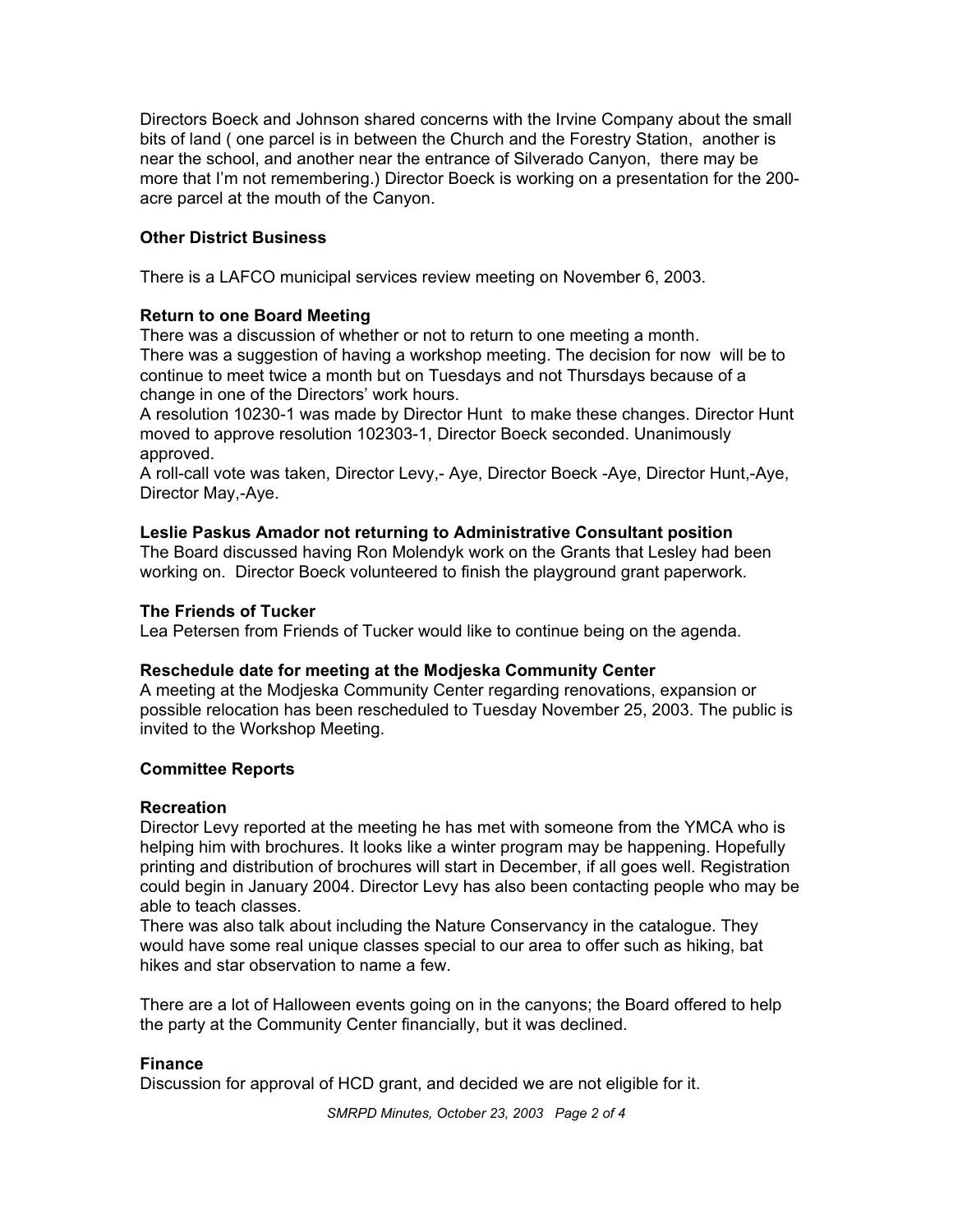There was a report for the Children's Center that has had a net gain in number of students.

# **Facilities**

# **Trails Open Space Acquisition**

Dana Judd talked about meeting with Jeff Dickman to discuss trails. There was a discussion of the bat bridge and preservation of the bat colony.

Director Boeck motions to continue the meeting past 9:30. Director Levy seconded, Director May opposes.

The Board discussed inviting Bill Cambell to meet with them to discuss open space, parks and recreation and future plans for our district. They will ask him for his advice on our revenue issues.

# **East Lake Village**

Director Boeck got some information and maps to show the Board.

The Board has not heard from the City of Orange, and they have not responded to their request for a receipt for the district map we sent them.

We would like our district counsel to write a letter to the Orange City Attorney regarding this matter.

The City of Orange has demonstrated their lack of knowledge about subdivision development law. Director May believes that their competency in land use authority has been brought into question. She is in further opinion that they should be removed as the land use authority for the Irvine development project.

Directors May and Boeck will write a letter to the City of Orange as a comment on the NOP for the proposed projects.

# **Public input on non-agendized topics**

Dana Judd spoke about the accomplishments of the board, suggesting that a report be prepared for the public. There was general board consensus that an annual report discussing accomplishments and future plans should be created.

Meeting was adjourned at 10:17. Next meeting will be November 11, 2003.

**NOTE: The following Addendum Record of Actions was recorded by Secretary Boeck, and take precedence over preceding accounts in the body of these Minutes.**

# **SMRPD Board Motions, 10-23-03 Meeting**

**102303-1** Director Levy made a motion to approve the minutes of the Safety Committee meeting of 9-28, the regular meeting of 10-9, and the special meeting of 10-16 . Unanimously approved.

**102303-2** Director May made a motion to approve payment of transmittal #10-03C. Unanimously approved.

**102303-3** Director Boeck made a motion to approve and file the treasurer's report. Unanimously approved.

*SMRPD Minutes, October 23, 2003 Page 3 of 4*